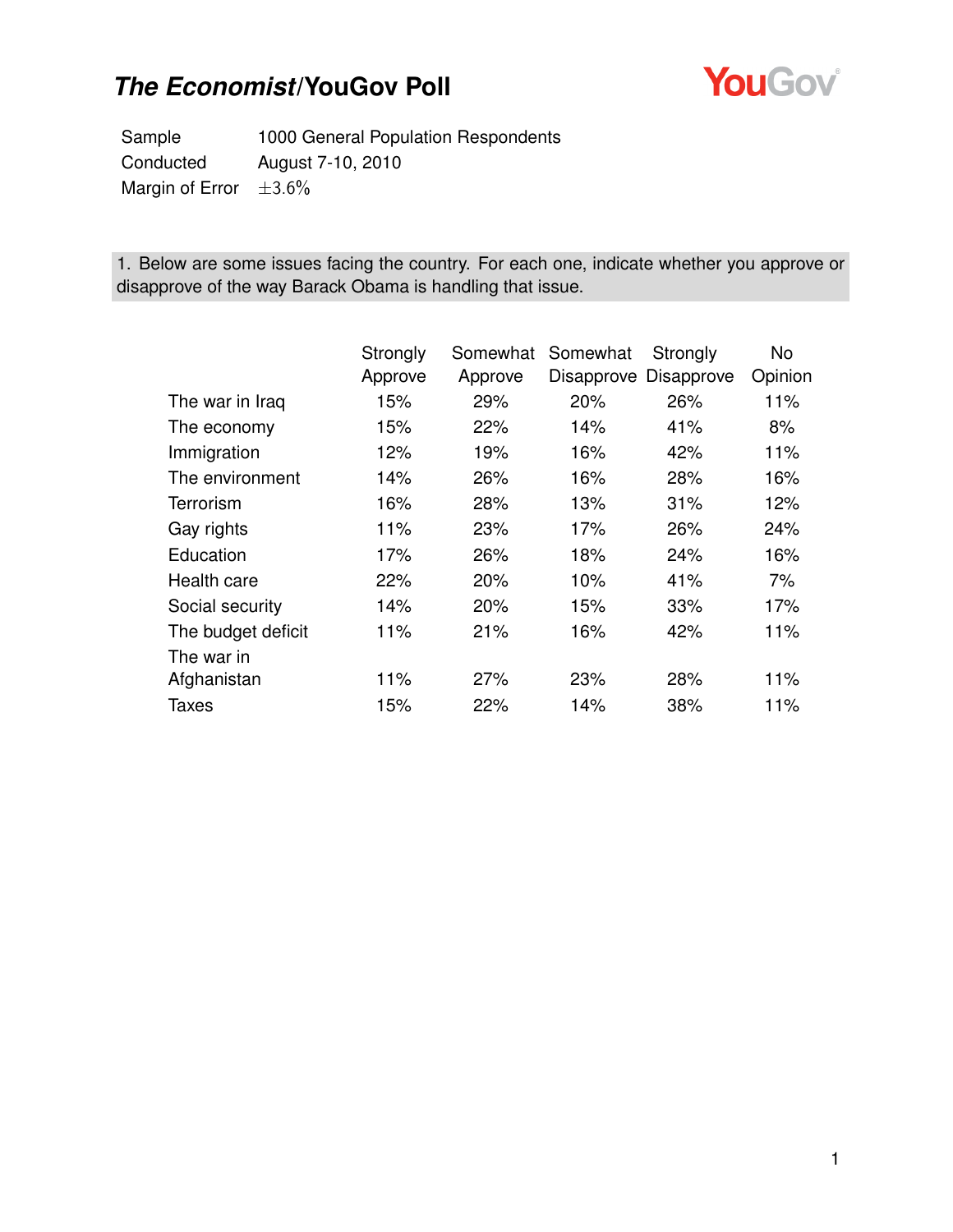

|  |  |  |  |  | 2. How important are the following issues to you? |  |
|--|--|--|--|--|---------------------------------------------------|--|
|--|--|--|--|--|---------------------------------------------------|--|

|                    | Very<br>Important | Somewhat<br>Important | Not Very<br>Important | Unimportant |
|--------------------|-------------------|-----------------------|-----------------------|-------------|
| The war in Iraq    | 46%               | 36%                   | 12%                   | 6%          |
| The economy        | 83%               | 15%                   | $1\%$                 | 2%          |
| Immigration        | 53%               | $30\%$                | 12%                   | 4%          |
| The environment    | 50%               | 35%                   | 12%                   | 4%          |
| Terrorism          | 60%               | 28%                   | 8%                    | 4%          |
| Gay rights         | 27%               | 23%                   | 25%                   | 26%         |
| Education          | 62%               | 29%                   | 7%                    | 2%          |
| Health care        | 75%               | 19%                   | 4%                    | 2%          |
| Social security    | 65%               | 24%                   | 9%                    | 2%          |
| The budget deficit | 60%               | 28%                   | 9%                    | 3%          |
| The war in         |                   |                       |                       |             |
| Afghanistan        | 48%               | 38%                   | 10%                   | 4%          |
| Taxes              | 66%               | 27%                   | 5%                    | 2%          |

### 3. Which of these is the **most** important issue for you?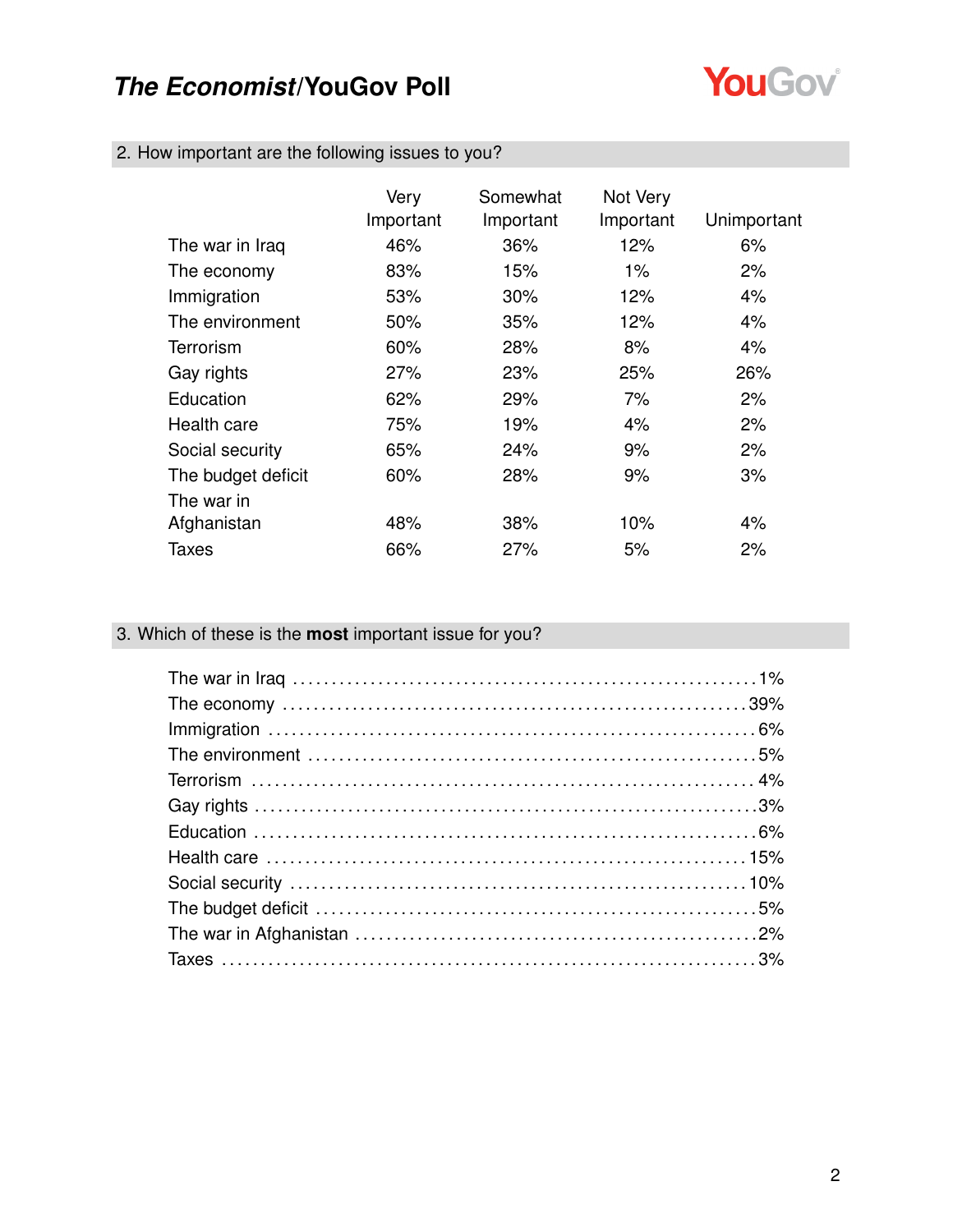

4. Do you approve or disapprove of the way Barack Obama is handling his job as President?

5. Different people feel differently about voting. For some, voting is a duty. For others, voting is a choice. For you personally, voting is FIRST AND FOREMOST a:

6. How strongly do you feel personally that voting is a duty? (Asked if respondent thinks voting is a duty)

7. How much do you personally care about who wins the 2010 congressional elections?

8. Have you discussed this November's elections with any friends or family in the past few days?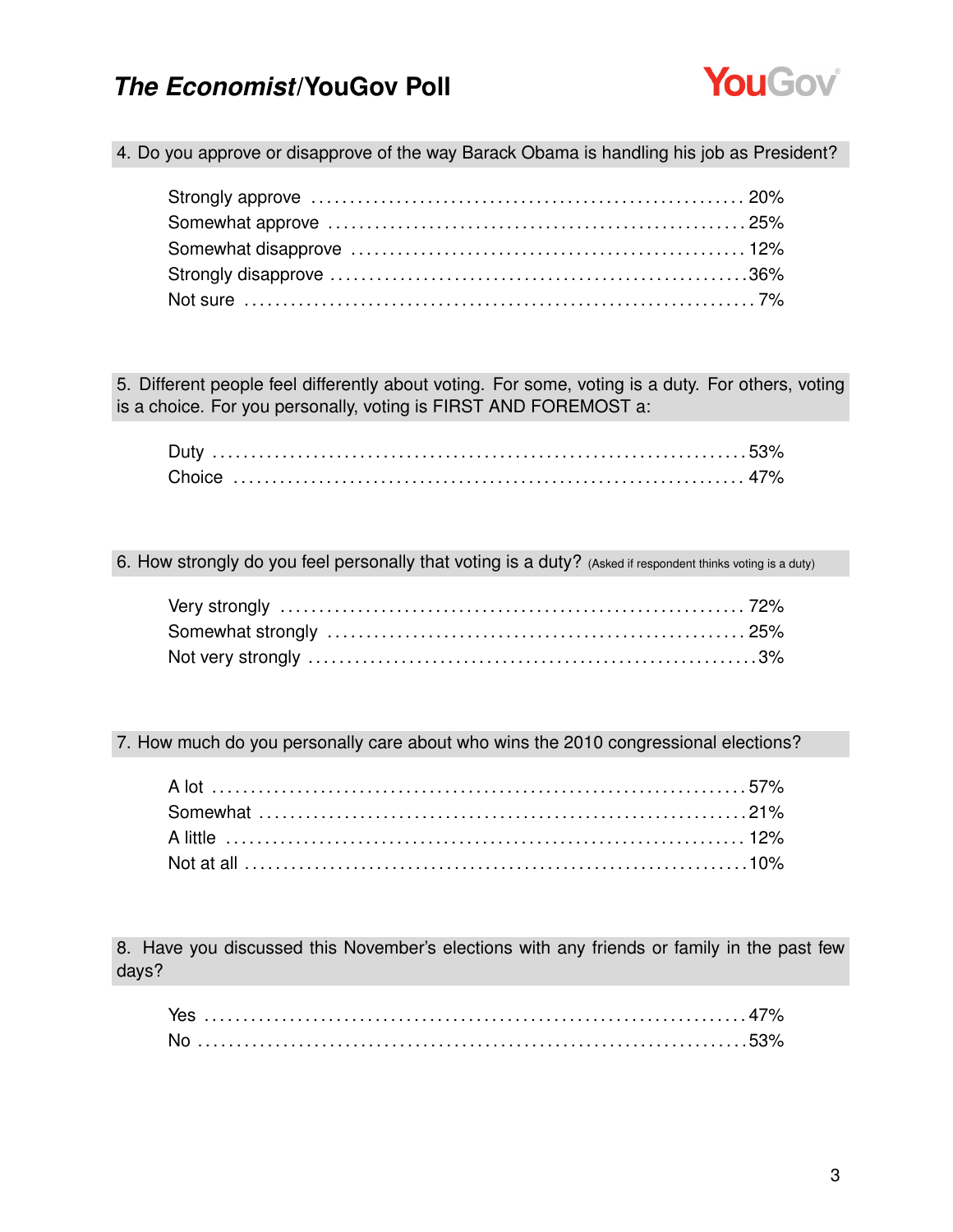

9. How closely have you been following news about the 2010 congressional elections?

10. Where do you get most of your information about the political campaigns? (Asked if respondent has been following news about the 2010 congressional elections)

11. Overall, do you approve or disapprove of the way that the United States Congress is handling its job?

12. If the 2010 elections for U.S. Congress were being held today, who would you vote for in the district where you live?

|                            |     | Lean                                    | Lean |     |                 |
|----------------------------|-----|-----------------------------------------|------|-----|-----------------|
|                            |     | Republican Republican Democrat Democrat |      |     | <b>Not Sure</b> |
| <b>Registered Voters</b>   |     |                                         |      |     |                 |
| $(N = 716, MOE = \pm 4\%)$ | 38% | 4%                                      | 5%   | 44% | 9%              |
| All Respondents            | 33% | 3%                                      | 7%   | 40% | 18%             |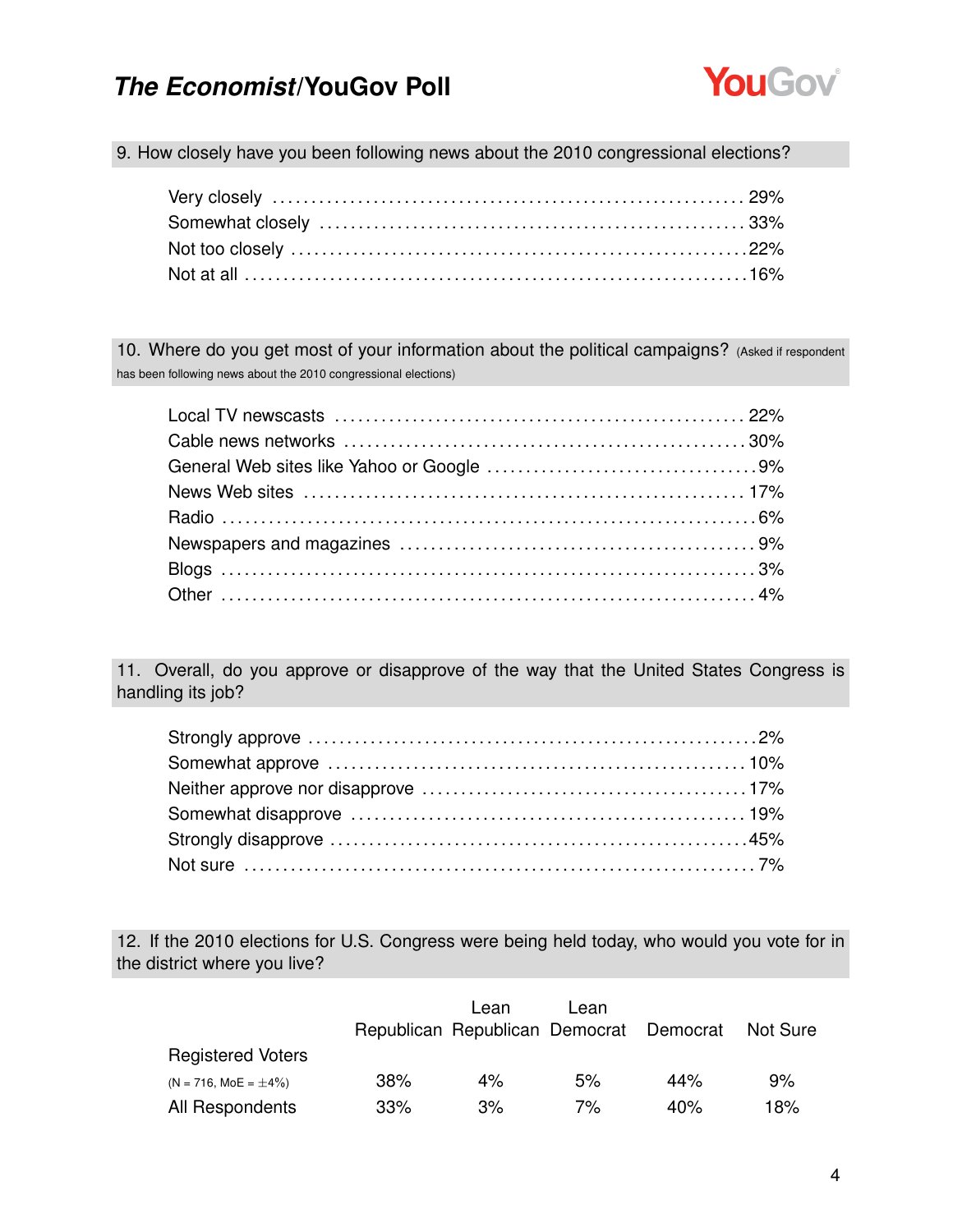

13. What is your preference for the outcome of the November 2010 congressional elections?

14. In general, do you think it is better for the same political party to control both the Congress and the presidency, so they can work together more closely, or do you think it is better to have different political parties controlling the Congress and the presidency to prevent either one from going too far?

| Better for the same party to control Congress and presidency 27%        |  |
|-------------------------------------------------------------------------|--|
| Better for different parties to control Congress and the presidency 40% |  |
|                                                                         |  |

15. How much of the time do you think you can trust the government in Washington to do what is right?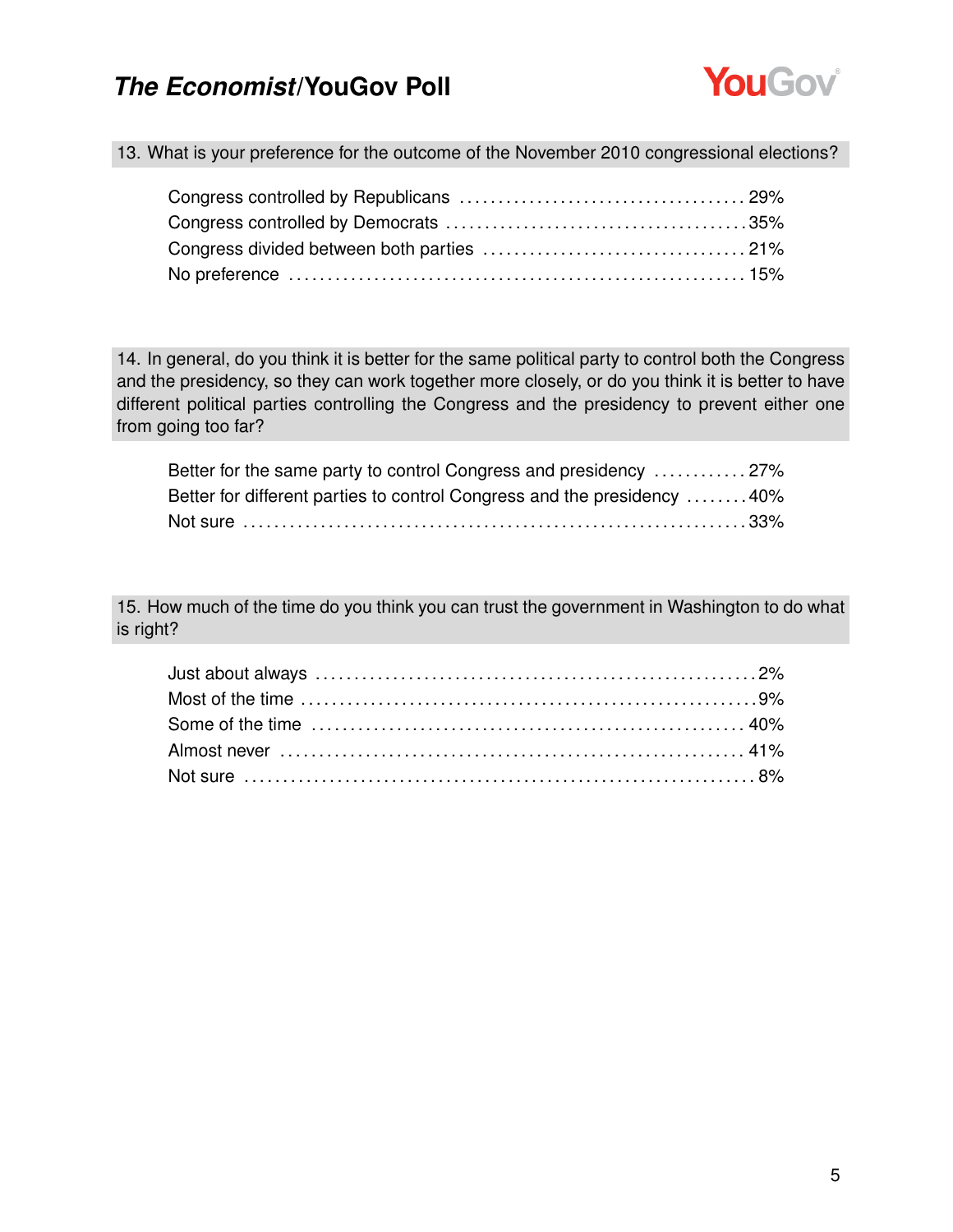

| 16. Which party is closer to you on the following issues? |  |  |  |  |
|-----------------------------------------------------------|--|--|--|--|
|-----------------------------------------------------------|--|--|--|--|

|                            | The<br>Democratic<br>Party | The<br>Republican<br>Party | Both the<br>same | Not sure |
|----------------------------|----------------------------|----------------------------|------------------|----------|
| Taxes                      | 34%                        | 35%                        | 11%              | 20%      |
| Government                 |                            |                            |                  |          |
| spending                   | 29%                        | 34%                        | 16%              | 22%      |
| <b>Regulating business</b> | 32%                        | 31%                        | 14%              | 23%      |
| The environment            | 39%                        | 21%                        | 16%              | 24%      |
| Immigration                | 29%                        | 33%                        | 15%              | 24%      |
| Gun control                | 27%                        | 37%                        | 10%              | 26%      |
| Abortion                   | 34%                        | 30%                        | 12%              | 24%      |
| Gay marriage               | 34%                        | 25%                        | 14%              | 27%      |
| National defense           | 26%                        | 36%                        | 17%              | 22%      |
| The economy                | 34%                        | 32%                        | 13%              | 20%      |
| Terrorism                  | 27%                        | 34%                        | 18%              | 21%      |
| <b>Health Care</b>         | 39%                        | 32%                        | 8%               | 21%      |
| Energy policy              | 35%                        | 25%                        | 15%              | 25%      |

17. Do you have a favorable or an unfavorable opinion of the following groups?

|                | Very<br>favorable |     | Somewhat Somewhat<br>favorable unfavorable unfavorable Not sure | Very |     |
|----------------|-------------------|-----|-----------------------------------------------------------------|------|-----|
| The Democratic |                   |     |                                                                 |      |     |
| Party          | 18%               | 25% | 13%                                                             | 32%  | 11% |
| The Republican |                   |     |                                                                 |      |     |
| Party          | 11%               | 25% | 22%                                                             | 30%  | 11% |
| The Tea Party  |                   |     |                                                                 |      |     |
| movement       | 20%               | 13% | 8%                                                              | 33%  | 26% |

18. How much have you heard or read about the political movement known as the Tea Party?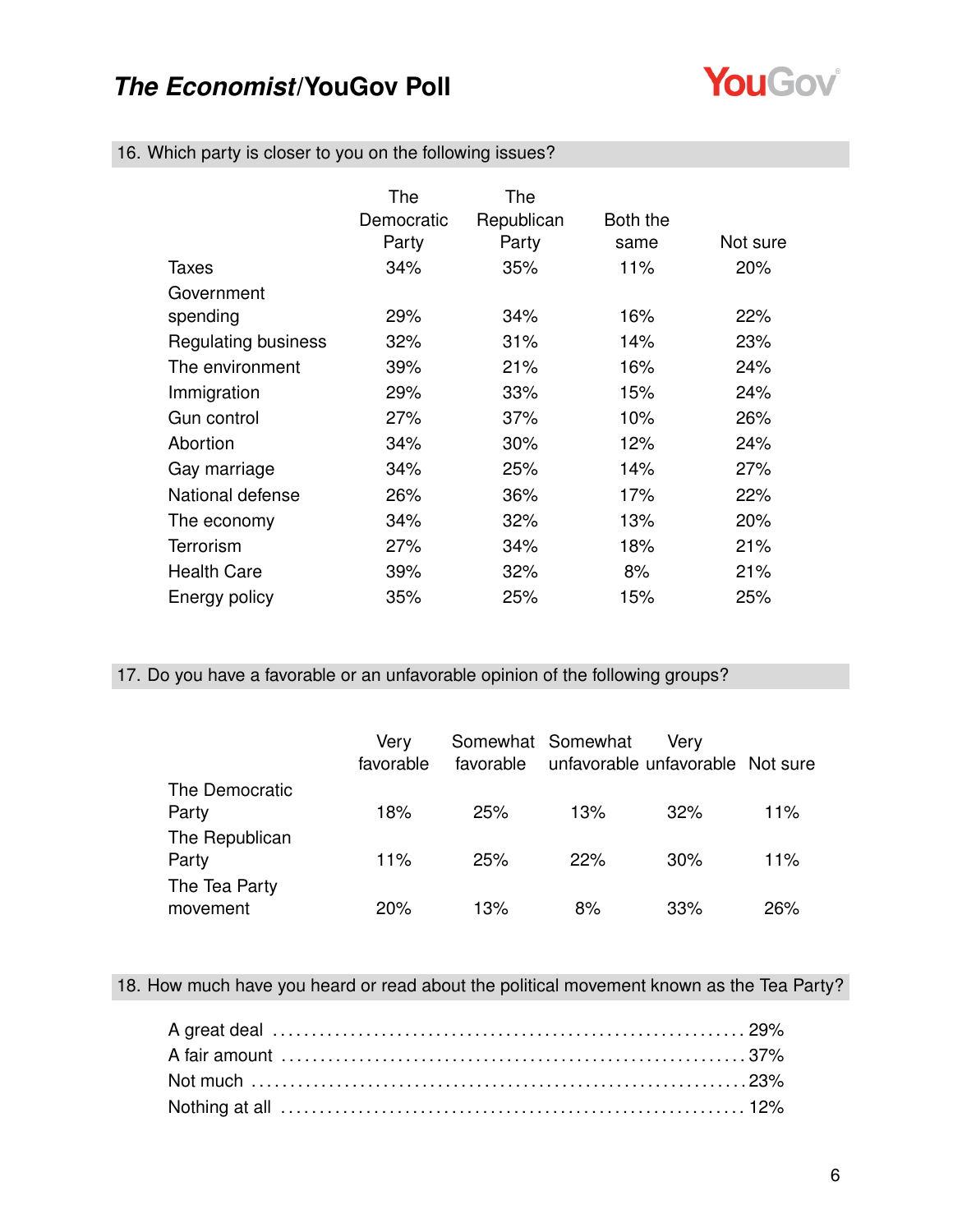

19. Do you think of yourself as a part of the Tea Party movement? (Asked if respondent is aware of Tea Party movement)

20. Generally speaking, do you support or oppose the goals of the Tea Party movement? (Asked if respondent is aware of Tea Party movement)

21. How much have you heard or read about the decision by a federal judge to overturn Proposition 8, the voter-approved measure that banned same-sex marriage in California?

22. How do you feel about the court's decision that same sex marriages are constitutional? (Asked if respondent is aware of decision against Proposition 8)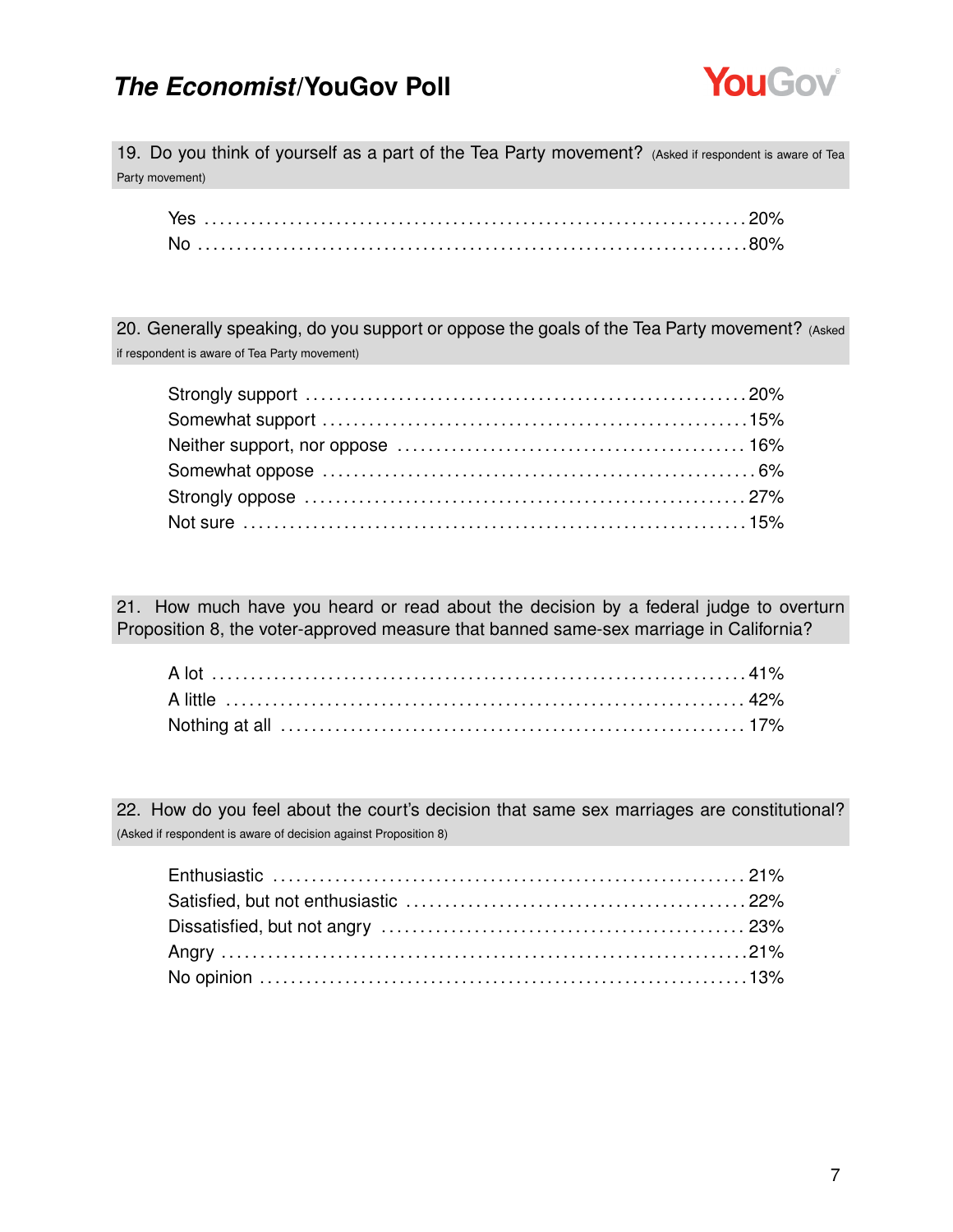

23. Should states be permitted to set their own policies when it comes to same-sex marriage, or is this something that should only be handled by the federal government?

| Should only be handled by federal government 29% |  |
|--------------------------------------------------|--|
|                                                  |  |

#### 24. Do you favor or oppose allowing gays and lesbians to marry legally?

| Oppose allowing same-sex marriage, but favor allowing civil unions |  |
|--------------------------------------------------------------------|--|
| $instead \dots 25\%$                                               |  |
| Oppose legal recognition of same-sex relationships 25%             |  |
|                                                                    |  |

#### 25. Do you think same sex marriages are moral or immoral?

26. What would be the impact of legalizing same sex marriages on the institution of traditional male-female marriages?

#### 27. Which of these statements comes closer to your opinion:

Homosexuality is a way of life that should be accepted by society. ........59% Homosexuality is a way of life that should be discouraged by society ..... 41%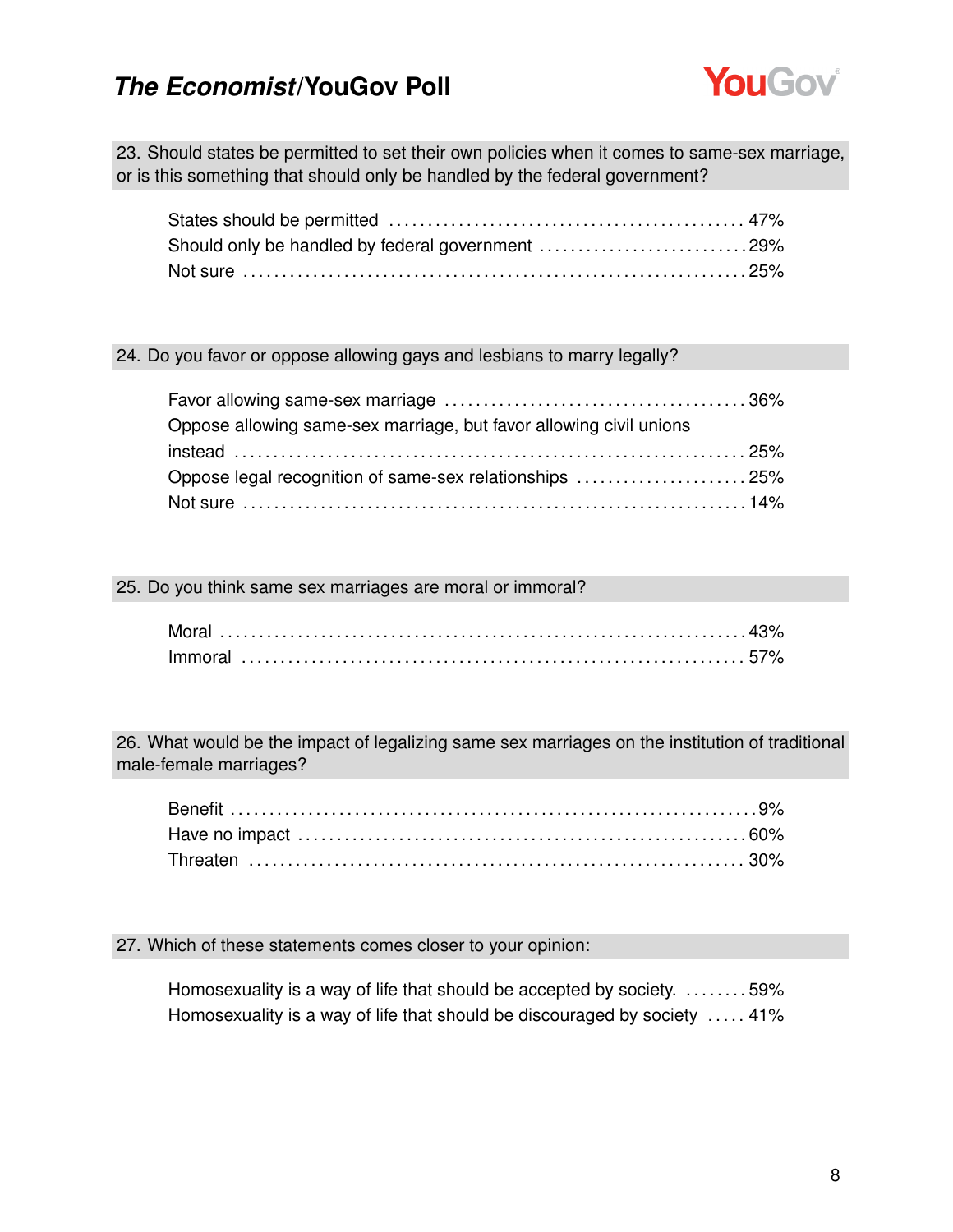

28. Do you think being homosexual is something a person chooses to be, or do you think it is something a person cannot change?

29. Overall, given what you know about them, do you support or oppose the changes to the health care system recently passed by Congress and signed by President Obama?

#### 30. Do you currently have health insurance?

#### 31. How satisfied are you with your health insurance coverage?

32. Under the health care reform bill recently passed by Congress and signed by President Obama, do you think you personally will receive better or worse care than you receive now?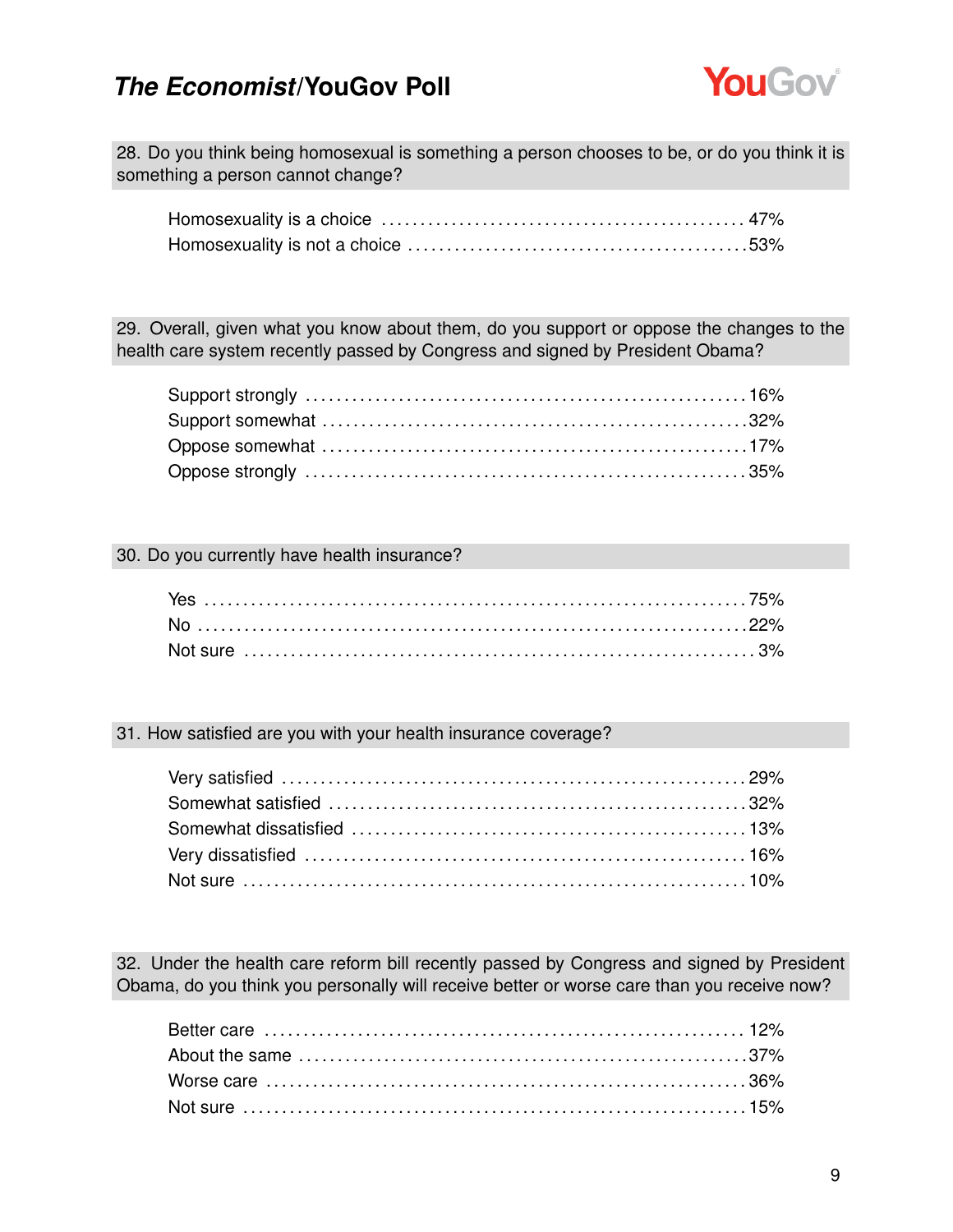

33. Do you think you personally will pay more, either in taxes or insurance costs, under the health care reform bill recently passed by Congress and signed by President Obama?

34. Are you in favor of repealing the Obama health care plan?

35. Do you support or oppose the "individual mandate," which requires everyone who does not receive health insurance through their employer or a public program and who can afford it to purchase health insurance coverage (with those who cannot afford it being subsidized by the government)?

36. Would you still favor repealing the Obama health care plan if it did not include the individual mandate to purchase health insurance? (Asked if respondent is in favor of repealing the Obama health care plan)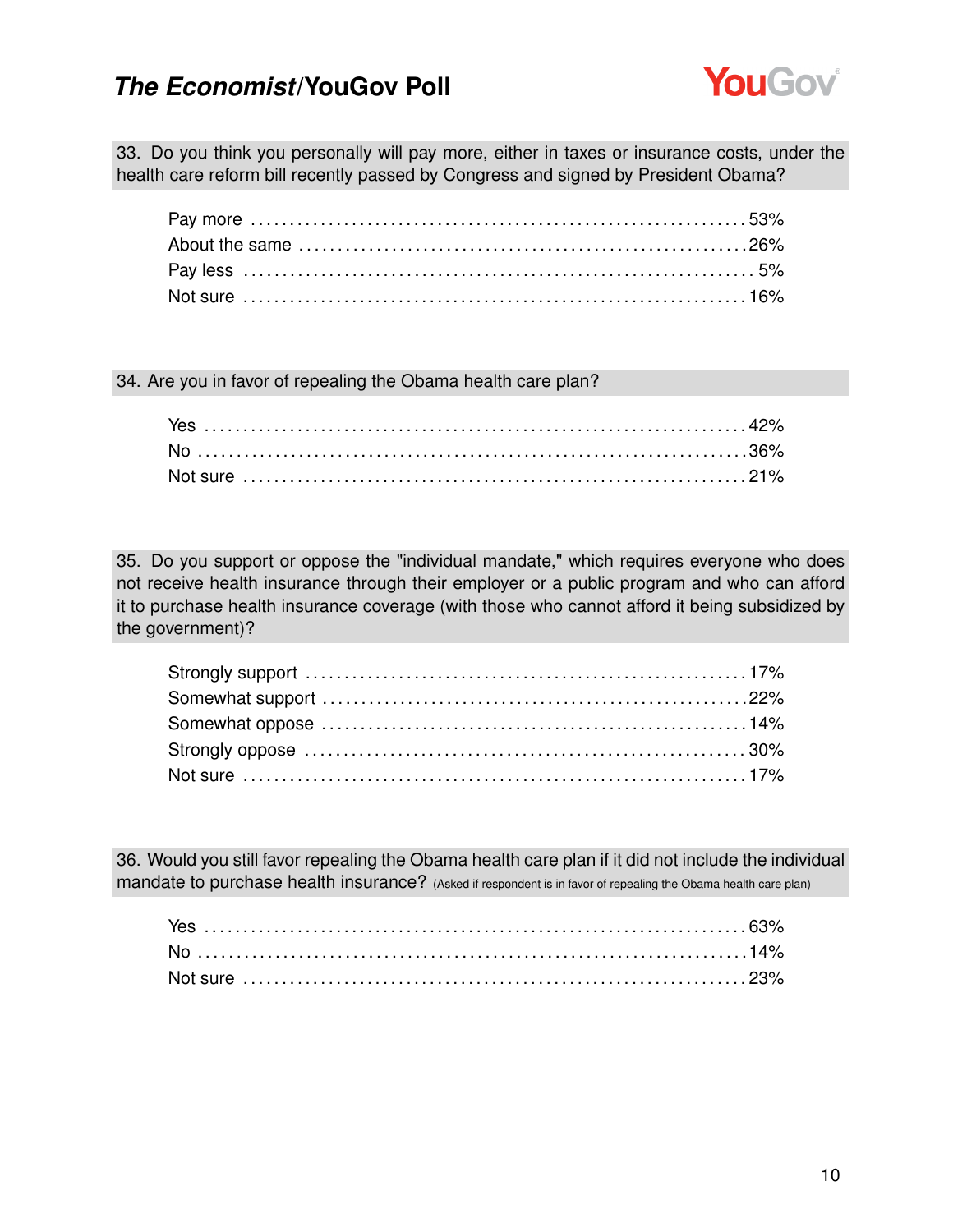

37. Would you say the U.S. is winning the war in Iraq?

#### 38. What do you think will eventually happen in Iraq?

39. Do you think the United States made a mistake sending troops to fight in Iraq?

| Not sure ………………………………………………………………………16% |  |
|-----------------------------------------|--|

### 40. Which of these do you think is most likely?

| Iraq will become a stable democracy in the next year or two. 2%   |  |
|-------------------------------------------------------------------|--|
| Iraq will become a stable democracy, but it will take longer than |  |
|                                                                   |  |
| Iraq will probably never become a stable democracy. 51%           |  |
|                                                                   |  |

#### 41. Do you think Barack Obama has a clear plan for U.S. strategy in Iraq?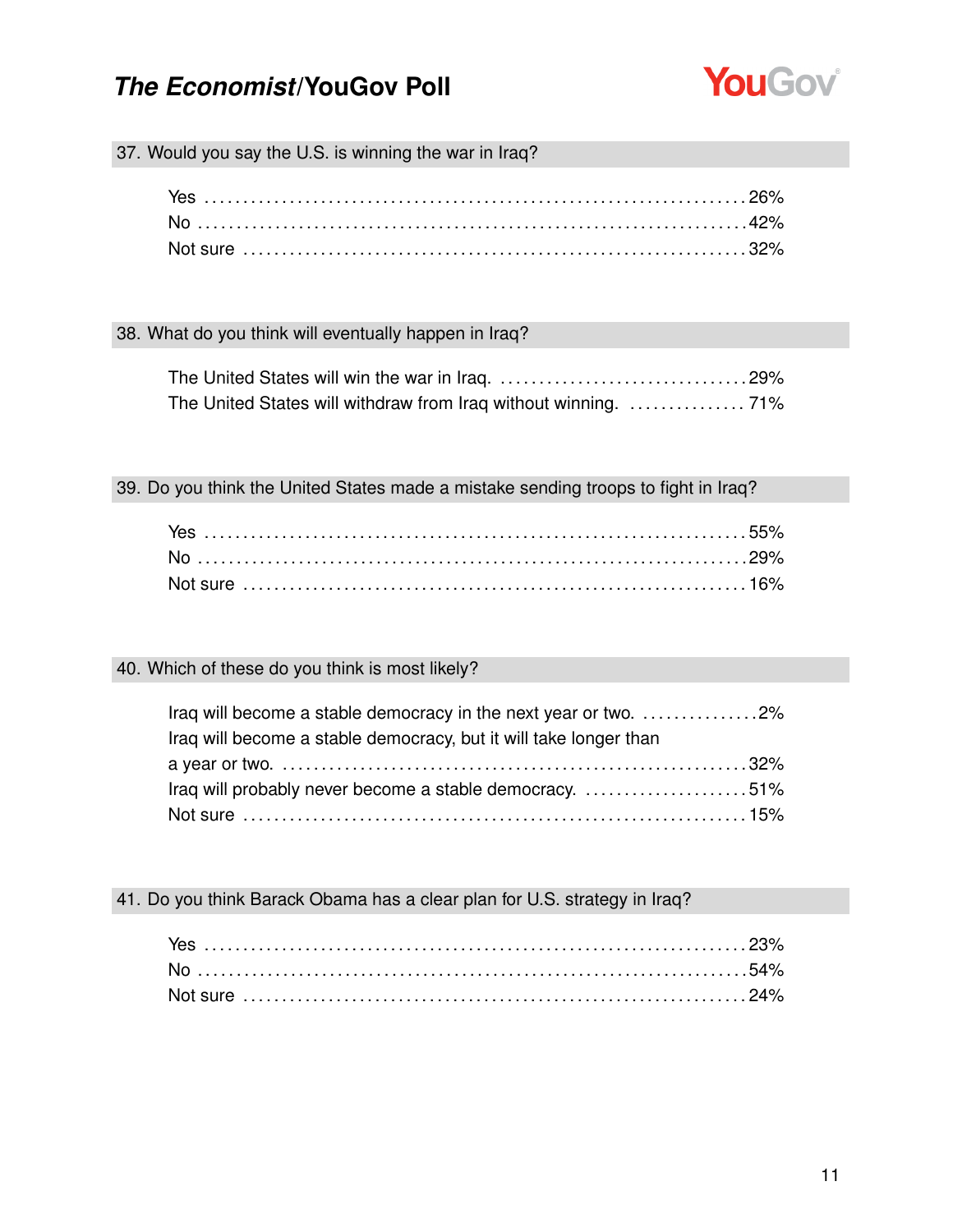

42. Barack Obama said that he will withdraw all U.S. combat troops from Iraq by August 31, 2010. How likely is it that he will be able to do this?

43. And how likely is it that Barack Obama will be able to remove all U.S. non-combat troops from Iraq by December 31, 2011?

44. If President Obama fulfills his pledge to end the combat mission in Iraq by August 31, 2010, is the war in Iraq likely to be considered a win or a loss for the U.S.?

45. Should the U.S. keep combat troops fighting in Iraq past August 31, 2010, or bring them home without a victory? (Asked if respondent thinks August, 2010 combat-troop withdrawal will result in a tie or a loss)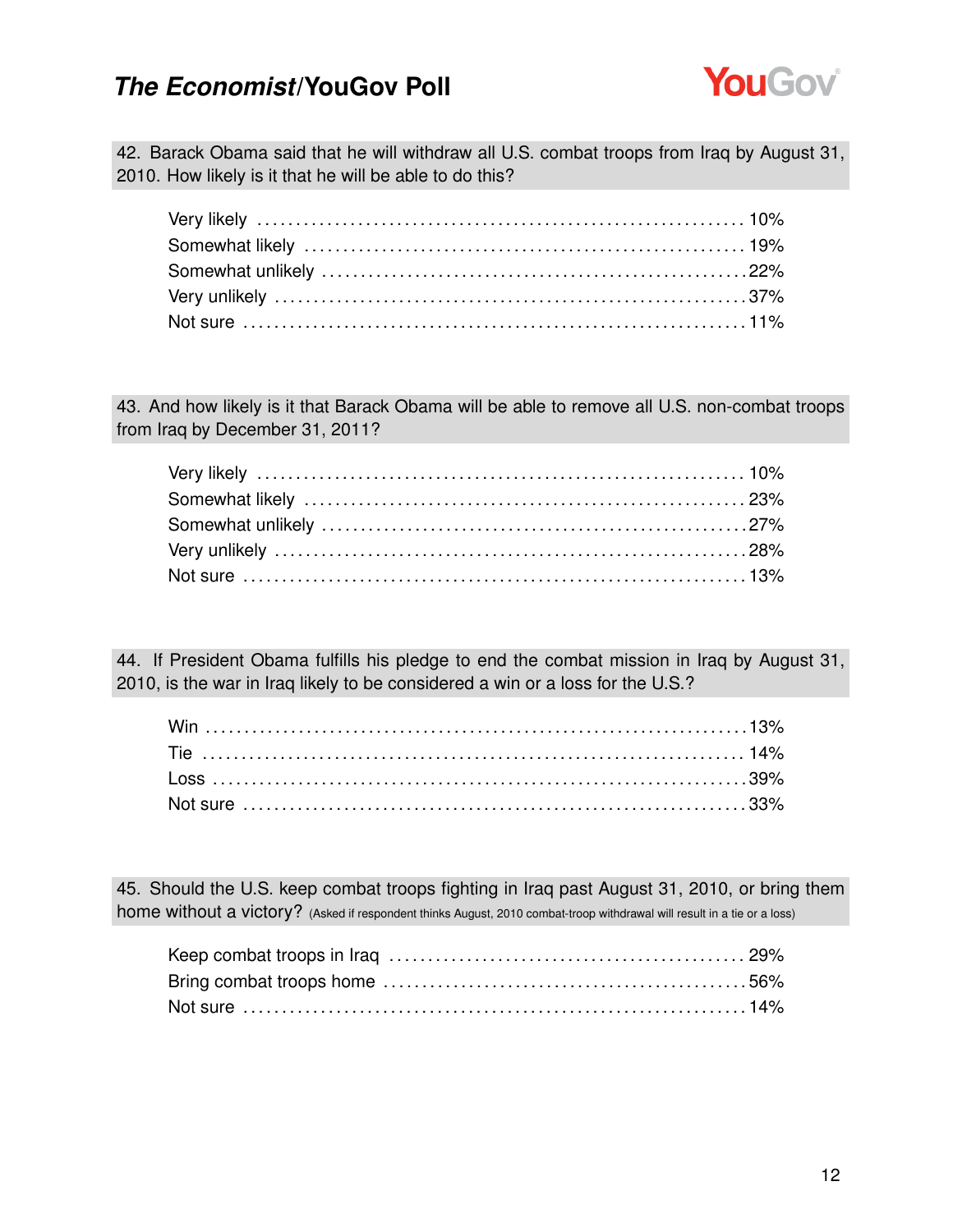

46. Should the U.S. keep thousands of non-combat troops in Iraq after August 31, 2010, or reassign most of the non-combat troops currently in Iraq?

| Reassign non-combat troops currently in Iraq  46% |  |
|---------------------------------------------------|--|
|                                                   |  |

47. Is Afghanistan part of the same war as Iraq, or is Afghanistan a separate military operation?

#### 48. Would you say Barack Obama is...

#### 49. Do you think Barack Obama...

#### 50. Regardless of whether you agree with him, do you like Barack Obama as a person?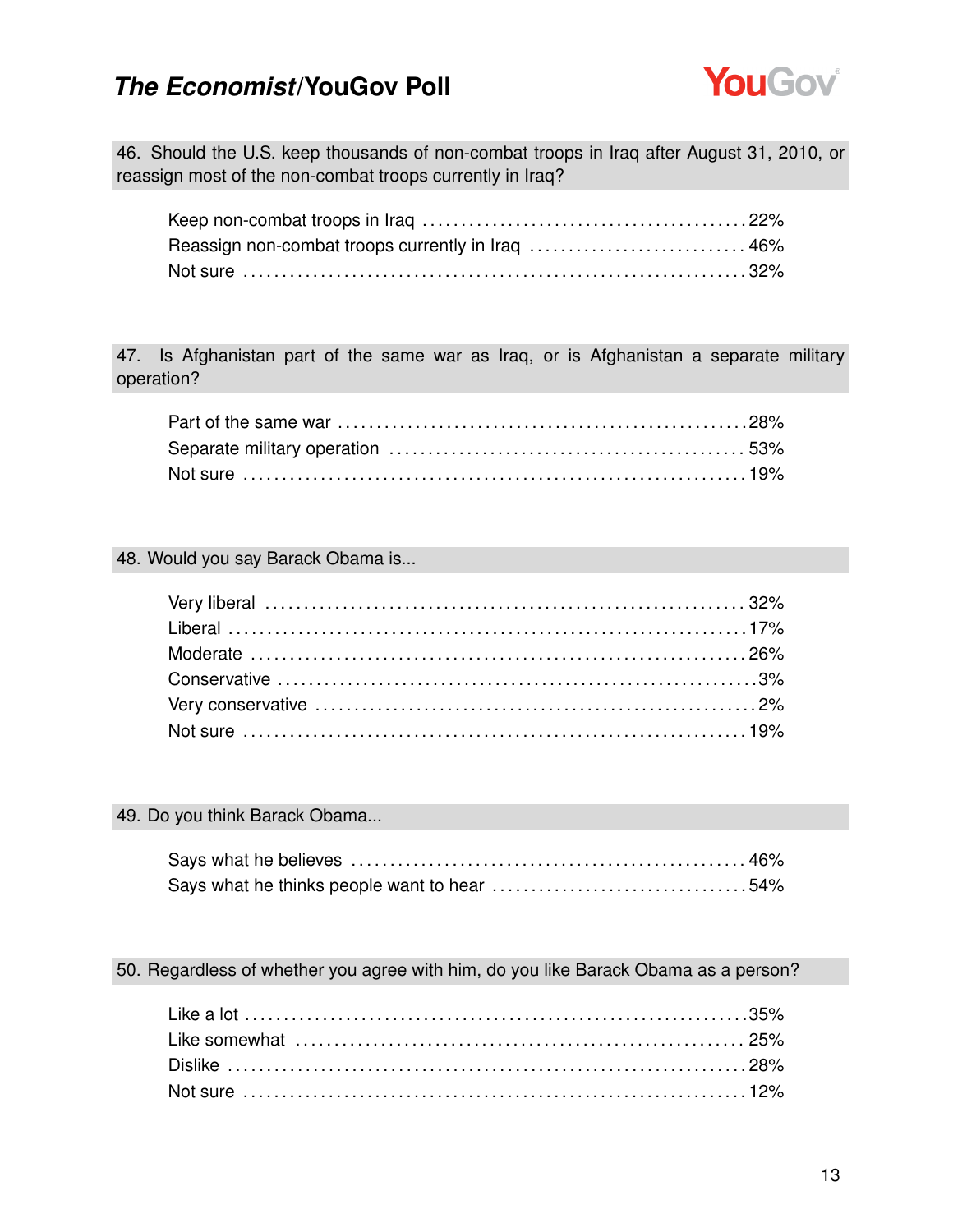

|                  | Yes | No Opinion | <b>No</b> |
|------------------|-----|------------|-----------|
| Honest           | 29% | 35%        | 36%       |
| Intelligent      | 61% | 26%        | 13%       |
| Religious        | 14% | 55%        | 31%       |
| Inspiring        | 37% | 39%        | 24%       |
| Patriotic        | 29% | 43%        | 28%       |
| Strong           | 32% | 44%        | 23%       |
| <b>Bold</b>      | 36% | 49%        | 15%       |
| Experienced      | 14% | 39%        | 46%       |
| Sincere          | 35% | 33%        | 32%       |
| Partisan         | 27% | 53%        | 21%       |
| <b>Effective</b> | 23% | 47%        | 31%       |
| Unifying         | 16% | 50%        | 34%       |
| In Touch         | 25% | 44%        | 32%       |
| Realistic        | 28% | 41%        | 31%       |
| Decisive         | 26% | 47%        | 27%       |

51. Which of these words would you use to describe Barack Obama?

### 52. Would you say things in this country today are...

#### 53. Overall, do you think the economy is getting better or worse?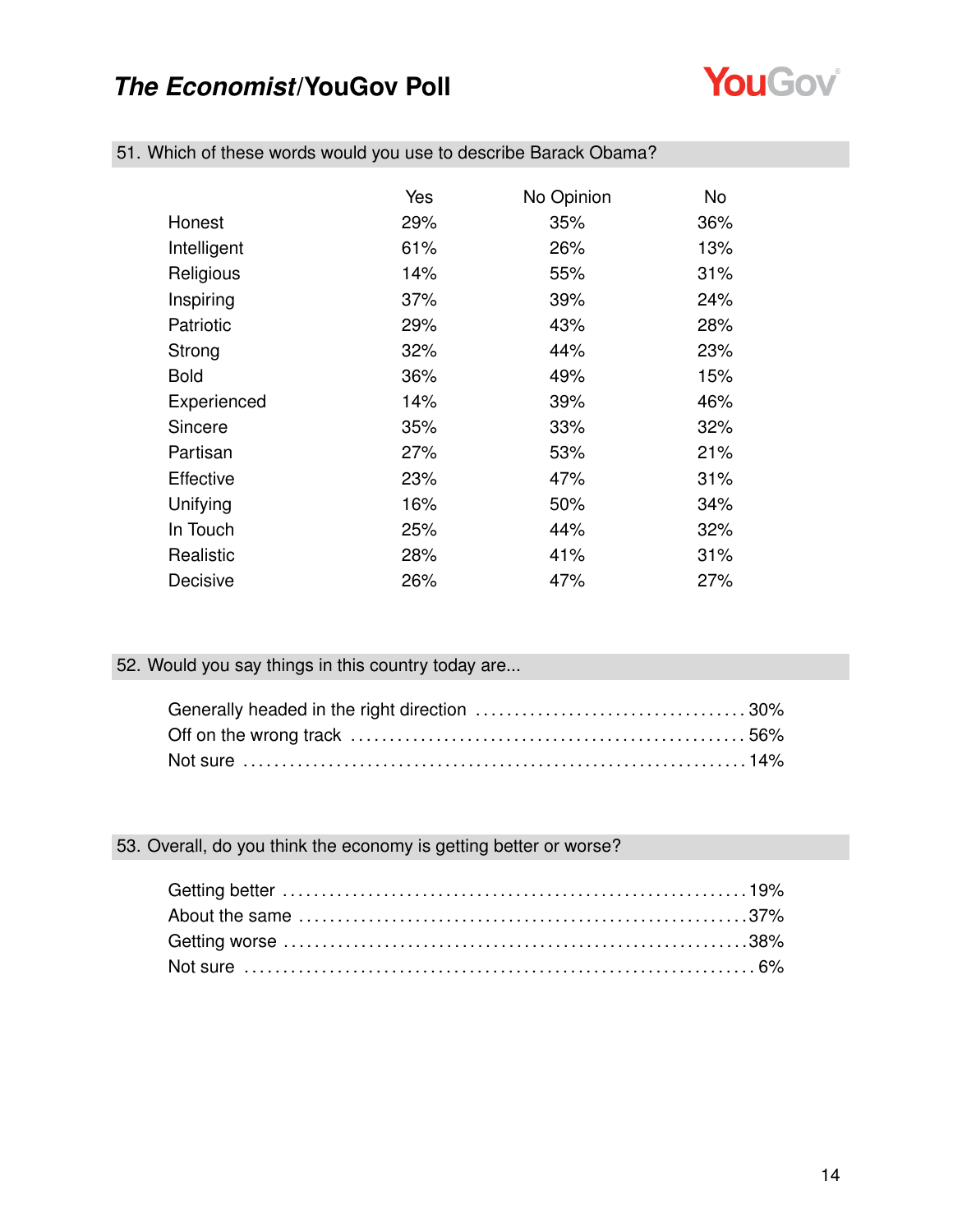

54. Do you think the stock market will be higher or lower 12 months from now?

### 55. Would you say that you and your family are...

| Better off financially than you were a year ago 11%   |  |
|-------------------------------------------------------|--|
| About the same financially as you were a year ago 40% |  |
| Worse off financially than you were a year ago  44%   |  |
|                                                       |  |